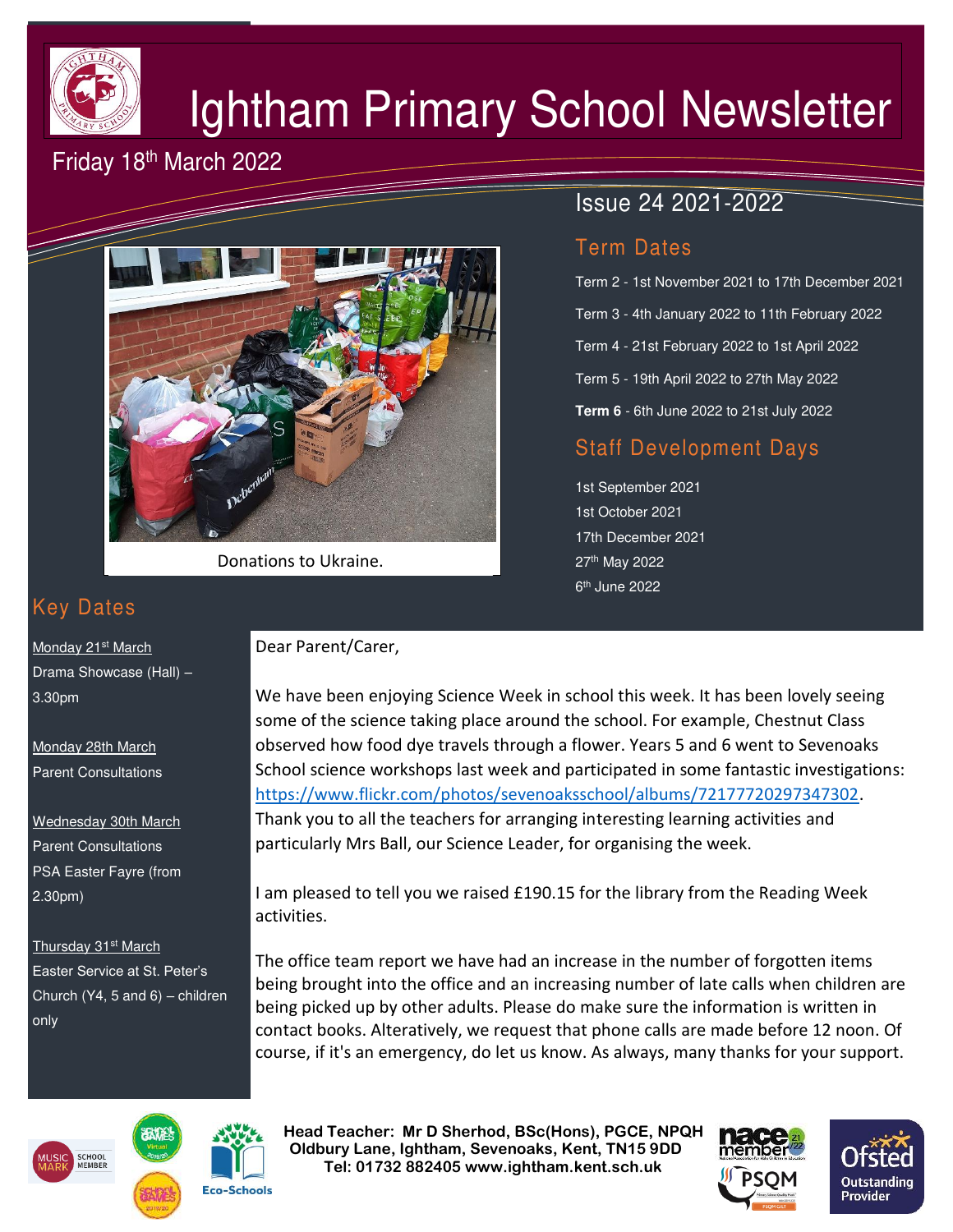#### **Attendance**

Attendance for this week is as follows:

Acorn – 97.9%

Pine – 90.8%

Chestnut – 95.0%

Willow – 93.0%

 $E$ lm – 86.6%

Beech – 93.3%

Oak – 86.5%

#### Lateness

The number of "lates" recorded this week were as follows:

 $A<sub>corr</sub> - 1$ 

Pine – 1

 $Chestnut - 0$ 

Willow  $-0$ 

 $Elm - 3$ 

Beech - 0

Oak - 0



#### Ightham Primary School Newsletter

You will have received information about our upcoming parent consultations. I hope you find these useful as it's so important the school and parents work closely together for the benefit of your child.

Children have been wearing their red noses in school today in order to raise money for Comic Relief. I shall let you know next week how much money we raised.

Many thanks for your support with our Ukraine Appeal and in particular to Mrs Adams, Mrs Williams and Mrs Gatenby-Potter who helped with the collection and transport of donations. I was delighted that our letter was shared more widely across the community and we have received many items. On Tuesday, I received the following update from the Kent Association of Headteachers (KAH) who have been organising the coordinated approach by Kent schools:

Truck 1 has transferred donations to Ukrainian trucks that are now in Ukraine. Truck 2 in Germany.

Truck 3 on Belgium/German border. Customs cleared.

Truck 4 on its way to the drop-off point in the morning to load.

Truck 5 in Liverpool unloading and then on its way to drop-off point to load.

I shall keep you updated as I hear more news.

On Monday afternoon after school, we shall be enjoying a Drama Showcase in the school hall. Thank you to Ms Glassock for arranging this.

Please may I remind you to send your child into school wearing correct school P.E. kit. Teachers are once again reporting a wide variety of clothing being worn into school on P.E. days.

#### **Whole school photograph – Jubilee Celebrations**

The School is currently making plans to celebrate the Queen's Jubilee later in the year. To mark the Jubilee, we would very much like to take a professional whole school photograph to display in school and more widely. I would therefore be delighted to hear from any parent who feels they may be able to help us with this. Please contact [admin@ightham.kent.sch.uk](mailto:admin@ightham.kent.sch.uk)

Mr D Sherhod

Head Teacher

 **Head Teacher: Mr D Sherhod, BSc(Hons), PGCE, NPQH Oldbury Lane, Ightham, Sevenoaks, Kent, TN15 9DD** EXERIGING THE **TELE: 01732 882405 www.ightham.kent.sch.uk**<br>Tel: 01732 882405 www.ightham.kent.sch.uk





**Eco-Schools**